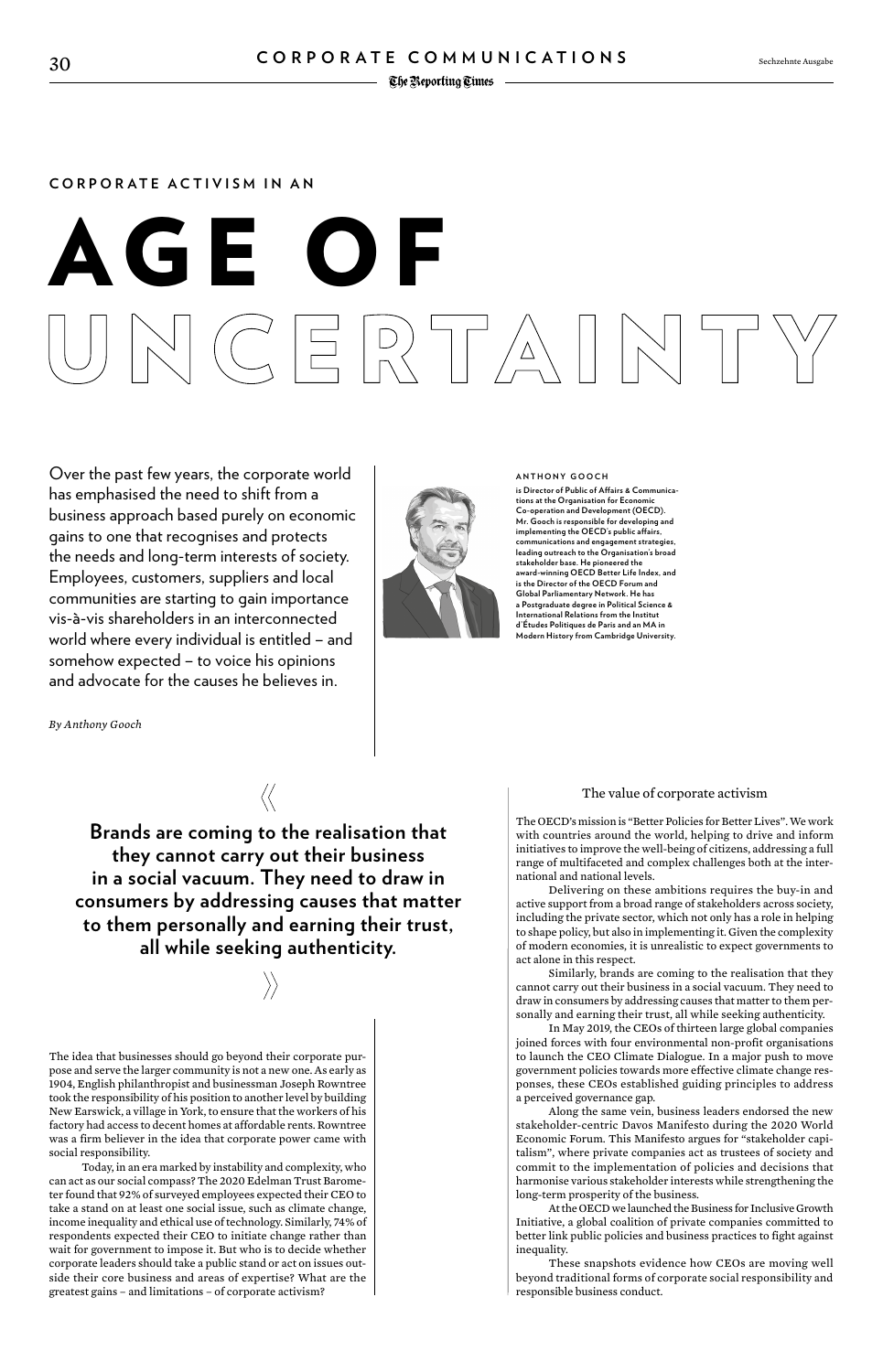#### **REFERENCE LIST**

- **• About the 2020 Edelman Trust Barometer: [https://bit.ly/2VMI3bl](https://www.edelman.com/sites/g/files/aatuss191/files/2020-01/2020%20Edelman%20Trust%20Barometer%20Global%20Report.pdf)**
- **• About the CEO Climate Dialogue between thirteen large global companies: [www.ceoclimatedialogue.org](https://www.ceoclimatedialogue.org/)**
- **• About the new stakeholder-centric Davos Manifesto: [https://bit.ly/34Fd3Oc](https://www.weforum.org/agenda/2019/12/why-we-need-the-davos-manifesto-for-better-kind-of-capitalism/)**
- **• About the OECD's Business for Inclusive Growth Initiative: [https://bit.ly/2Vs13ve](https://www.oecd.org/inclusive-growth/businessforinclusivegrowth/)**

ART DIRECTION UND DESIGN FS Parker AG, www.fsparker.ch

ILLUSTRATIONEN Muti (Titelseite), www.studiomuti.co.za Anne Lück (Porträts), www.annelueck.com

PRODUKTION Neidhart + Schön Group AG, www.nsgroup.ch

PAPIER RecyStar® Color, 65 g/m2 , chamois mit der freundlichen Unterstützung von Papyrus

#### **IMPRESSUM**

THE REPORTING TIMES ist die Zeitung des Center for Corporate Reporting (CCR), Zürich. www.corporate-reporting.com

HERAUSGEBER Reto Schneider

REDAKTION & PROJEKTMANAGEMENT Michael Bänziger, Claudia Egger, Helen Gloor, Thomas Scheiwiller, Walter Vaterlaus, Carol Winiger, Barbara Zäch

AUFLAGE 4800Exemplare

#### COPYRIGHT

Center for Corporate Reporting, c/o Geschäftsberichte-Symposium AG, Dorfstrasse 29, 8037 Zürich

www.corporate-reporting.com www.gb-symposium.ch www.reporting-times.com www.reporting-monitor.com

#### Corporate activism, a generational ask?

Many studies observe that corporate activism is a "generational ask". A 2018 US study found that overall 65% of the public favour CEO activism, but there are generational differences: 71% of Millennials and 63% of Generation X approve of CEO activism compared to 46% of Baby Boomers. This intergenerational difference can be explained by the growing disillusionment of young people with corporate life. Whereas baby boomers sought out workplaces that offered stability and high pay, Millennials have new priorities. According to a PwC report "Millennials at work – Reshaping the workplace", "Millennials want their work to have a purpose, to contribute something to the world and they want to be proud of their employer".

Twenty years ago, it was rare to see businesses taking a public stand on emotionally charged social issues. Benetton were first movers in this respect, launching the Colors of Benetton campaigns of the mid-1980s to embrace multi-ethnicity and reject racism and then moving on to raise awareness on HIV in the early 1990s. Today, this type of "shockvertising" would be less surprising to many of us.

Corporate activism has become more mainstream thanks to the fundamental realignment in the balance of power between corporations, employees and customers.

#### The risks and limitations of corporate activism

Whereas more socially active CEOs might be music to many people's ears, beauty is always in the eye of the beholder. In a politically polarised environment, CEOs need to think about how each of their statements and actions will be perceived.

Not everyone agrees that businesses should demonstrate greater activism on societal matters. No other than Warren Buffett, American business magnate and philanthropist, stated in a recent interview with the "Financial Times" that it was wrong for companies to impose their views on "good practices", as they are in no position to play the role of moral arbiters. In his eyes, a business executive should not define the allocation of the shareholder's dollar. This statement resonates well with Milton Friedman's well-known essay from 1970, according to which business' sole social responsibility is to make profits. Under this view, businesses should rather advance shareholders' interests through expost measures, such as philanthropy and progressive taxation.

Another important point about the limitations of CEO activism is that it will not play a transformative role, unless it is long-term, sustained and systemic. Andrew Edgecliffe-Johnson warns: "If corporate purpose remains the preserve of a small group of western chief executives on the Davos circuit, it will fall short."

Finally, the decision to engage in activism needs to be weighed up against the cost of inaction, which can sometimes be higher than the risk of engaging in political or social advocacy. If you decide not to take a stand on an issue, you run the risk of your position being decided for you in the public eye, as silence is often treated as complicity.

#### **CONCLUSION**

#### Corporate activism today: the challenges of COVID-19

Today more than ever, the world needs leadership. As I was writing this article, the World Health Organisation declared the COVID-19 outbreak a global pandemic. This context is a real test for global leaders as it raises unprecedented challenges at all levels: multilateral, national, corporate and individual. "Business as usual" won't be an option. This calls for a reflection on our collective responsibility and individual sense of entitlement, whilst bearing in mind the lack of choice and freedom many are now confronted with. This health crisis will expose and further magnify multiple facets of inequality – whether amongst workers, within healthcare systems, in terms of access to digital communications or quality housing. This is a global challenge which we are yet to address fully.

CEOs face pressure to constantly adapt to ongoing developments while placing increasing emphasis on the needs of "stakeholders" as much as those of "shareholders". Production delays, heightened demand and economic fallout are coming to the fore for many, when they are not already a daily struggle. As stated in the Edelman Trust Barometer special report on COVID-19, "this is a considerable new responsibility for the corporate sector".

In this context of foreseeable hardship, some leaders have taken action. Examples vary in scale and reach, from small businesses to multinationals – they are rising to the challenge.

Just to name a few: in Spain, Santander bank announced a 20 billion pre-approved loans facility for SMEs and self-employed workers, to guarantee business continuity and funds for the sectors affected by this crisis. From the US to Japan, restaurants have mobilised their resources to help families that rely on schools for children's meals. Telecom operators like Telefónica are reinforcing the capacity of their networks and providing free access to online training courses focused on digital skills. Retail and transport companies are helping governments weather this storm using their production and logistical infrastructure to provide more medical supplies and ventilators.

In addition, we are witnessing new partnerships blossoming between IOs, governments, private enterprise, philanthropic organisations to support those on the front line of the battle, and to promote the rapid development of antivirals and treatments against the virus (Johnson & Johnson Center for Health Worker Innovation, COVID-19 Therapeutics

#### Accelerator, …).

Whilst we still struggle to fathom the ramifications of this outbreak, and how different businesses might react, we can safely predict that solidarity, care and strong social bonds will be vital, both during and beyond times of crisis.

**If you decide not to take a stand on an issue, you run the risk of your position being decided for** 

 $\langle\langle$ 

### **you in the public eye, as silence is often treated as complicity.**